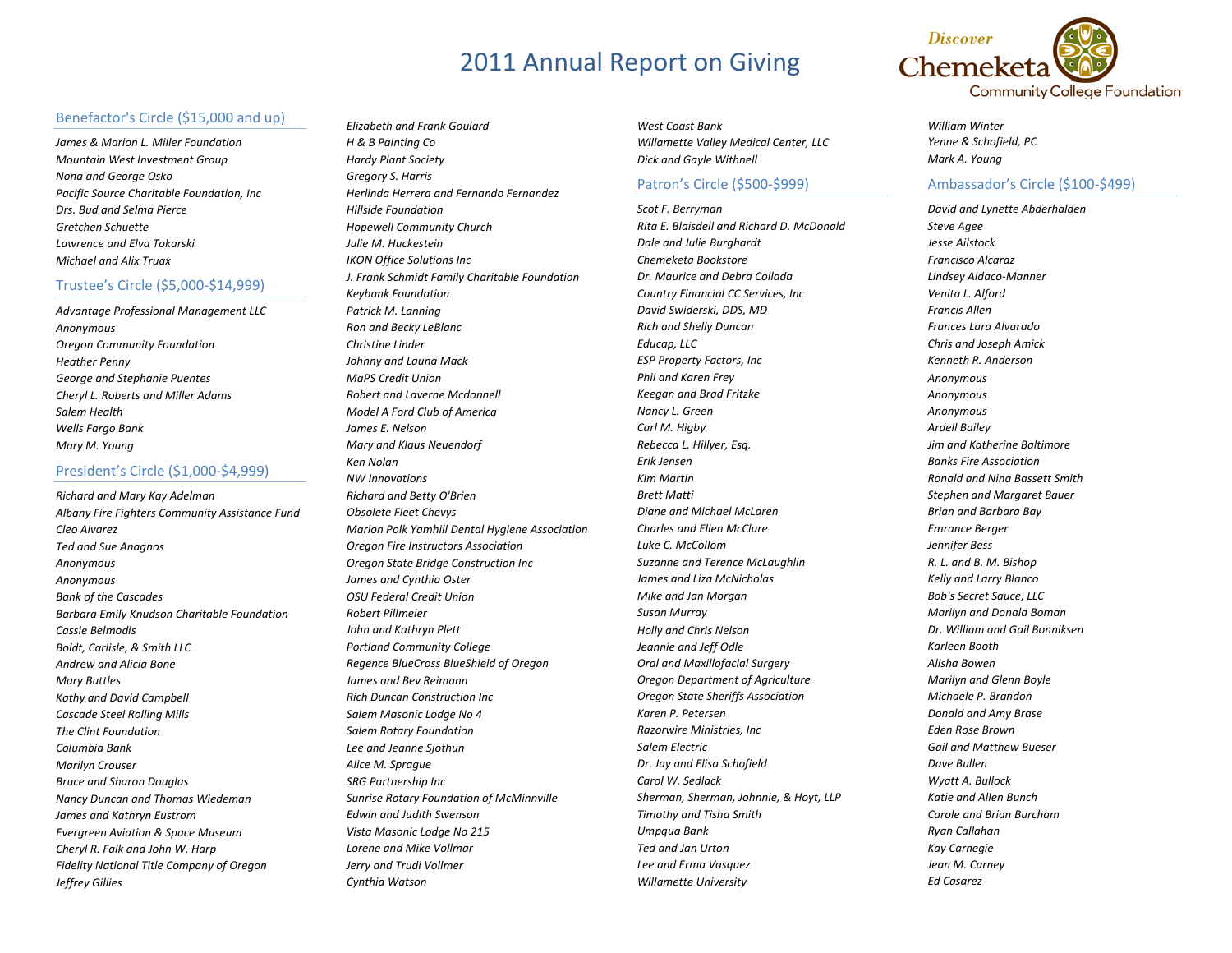#### Ambassador's Circle (continued)

*Robert and Andrea Chandler Ken Cheek Chemeketa Exempt Association Chemeketa Public Safety Kristin L. Christophersen Lori H. ClarkDonald and Pamela ClemBobbie and John Clyde Wendy Cody Johnson Corey Columbus Trisha A. Conlon Lance C. Corbin, CPA Barbara F. CowlishawRichard Laird and Jannie Crossler‐Laird Cameron J. Deiss Tom and Barbara DePue Rosa Diaz Nolasco Efrain M. Diaz‐Horna Erik and Cindy Dietz Joseph Dini Bill and Sylvia Dorney Travis DuncanEmily Duplessis Anne Easterly Dan and Phyllis Ebert Robert and Nancy Emrick Jerry Bennett and Gloria English Bennett James A. Finholt Linda and Juan Flamenco Ramiro and Andrea Flores Edward Ford and Judith Gohring Mike Foster Josh Frazier Melissa A. Frey Linda Gagner Ernestina L. Garcia Minna I. H. Gelder Donald and Vicki Gillespie Raymond L. Gillson Nancy Godfrey Osvaldo Gonzalez Richard and Kathleen Grady Jerry Graham Teryl Graybeal Gail M. Gredler*

*Shane Grove Althea Guizzetti J. Wallace and Virginia Gutzler Imran S. Haider Bryon Hall George and Beverly Hall David and Joy Hallett Jay Hansen William and Doris Hansen Hartman Associates, LLC Thomas Hatley John and Bonnie Hawkins Carla A. Hazen Lisa M. Healey Denise HerndonMike HillmanDonna and Paul Hirt Traci Hodgson Kate M. Hoerauf Dan Hoffman Susan Hofmann Sally and Raymond Hollemon Steve Horning Hueneke Family, LLC Ron and Carol Hulett Robert Hunt Carolyn and John Hymes Michelle L. InderbitzinTroy Irving JDC Ventures, LLC, dba Orange Julius Anne S. Jenkins Roger and Susan Jordan Gary and Sue Kaufman Diane P. Kenyon Dan Kerr Christine H. Kim, DMD Daryl and Tera Knox Paula Koenig Chris Kramer Eric KuikenKUNP‐TV/ Univision Rick Layman C. W. and Barbara Lebengood Estelle M. Leong Wallace LienMarty W. Limbird*

*Barbara D. Long Jody and Terry Lucich M & M Car Company William and Mary Mainwaring Taylor A. Marrow Katherine L. MartinLindsey E. Martin Eduardo Martinez Yolanda T. Martinez Teresa Massey Lori A. McCauley Jeff McDonald Maureen J. McGlynn Mike McKelvey Medi Bill, LLC Ted and Michelle Medley Don Meduri MEK Design Lynn Melow Lindsay E. Messoline Kayla Meza Kristina Meza Michael A. Meza Guardian Roofing Michael and Susan Milhausen Chet MillerEileen Miller Bonnie Stephenson Jack and Donna Mills Mini Mountain Sports Centre, Ltd Alan M. Moberg Wreva and Robert Mobley Martin and Cecelia Monto JoLynn Moore Robert and Dolores Moore Otilia Flores John and Sandra Morrison Margaret Muniz Matthew Muniz Hector B. MunozClifford W. Munson Dean and Barbara Nelson Hugh and Sandy Nelson Bradley Nichol Mark NoahNORPAC Foods, Inc*



*Kristy and Rodney Norton Patricia N. Olsen William and Carole O'Neill Oregon Nurses Association Oregon State University Ethnic Studies Dwain and Heather Oster Brandie Overbay and Lee Stiltner Michael R. ParkinJohn and Betty Pataccoli Kitrena and Van Patton PCF Management Services, Inc. PCF Real Estate Services, LLC Don and Janice Pelo Scott and Jodee Pendergraft Jim Peterson Ty Porter Professional Services Prudential Real Estate Professionals Kent and Patti Quesnel Tony Quintoriano R L Logging, Inc Randall and Lola Ramey Dr. Leo and Nancy Rasca Julia A. Reynolds Mickey and Dennis Reynolds William E. Riffle Linda Ringo Ann Romero Donald D. Ross Miriam Rozin Kimi RuckerSalem Baseball Academy Danny Santos Malia Stevens John M. Savage James and Joan Sawyer Lanny W. Schreiner Casey Searle George and Betty Shambrook Shelter Management Inc SIA Inc David Simmons Morris R. Slater Marion A. Smith Regan Smith Myrna K. Stanley*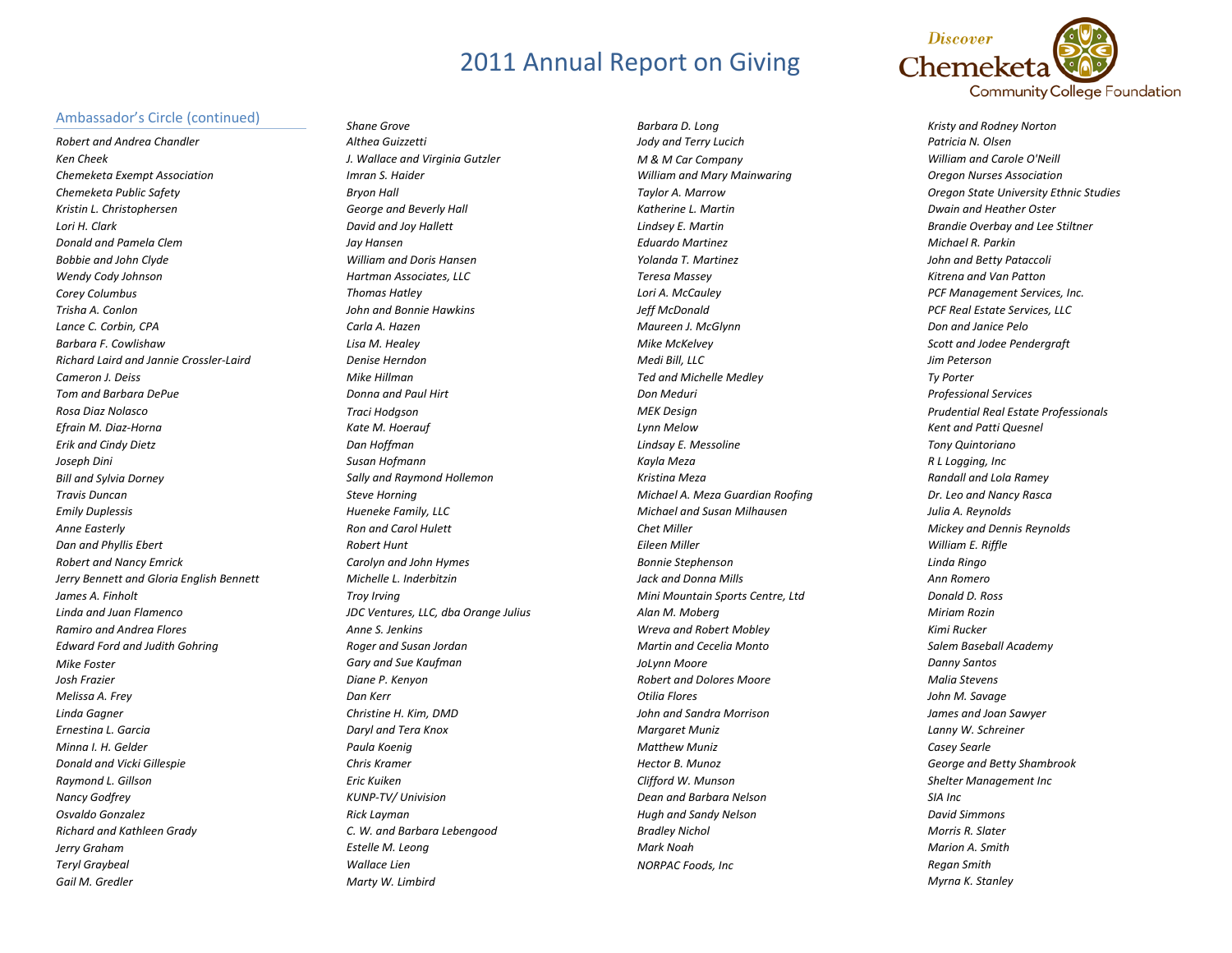

#### Ambassador's Circle (continued)

*Stayton Cooperative Telephone Company Jerry and Ann Steiner JoAnne Stettler Brandie Overbay and Lee Stilner James Thiel Maureen Thomas Reine M. Thomas Robert P. Topping Kathleen and Richard Towery Pat Trevett Joanne Truesdell and David Blessman Jennifer and Mark Trumbo Henry and Betty Turner Greg and Shannon Twiddy Matt Unger Jason Unruh Anthony L. Veliz Jack and Val Vickers Megan Vickers Elias Villegas and Roxanna Glang Clayton and Claudia Vorse Walnut City Kiwanis Club John and Cathy Walton Charlie Warner Joanne C. Wheeler Jim White Willamette Salon #812 Kirsty Wineland Charlene and Dennis Stepro Larry Wood Rae Woods Gayle M. Woosley*

### Campus Circle (up to \$99)

*Allen Chiropractic Wellness Center Janette and Richard Allen Janie I. AllenLyndell and Bill Allen Alt's Custom Carpentry, LLC Bruce and Lois Anderson Gale AndersonAnn Saunders Insurance Agency Anonymous Anonymous Osvaldo Avila*

*Hillary Banks William L. Barbour Irene Batey Steve BeardM. Donald Bearden Iris and John Berg Alexandria Betts Anita and Gerald Beyer Bibbee's Lawn Care Julie A. Black Brad and Jodi Blackman Janis S. BohanRobert Boldt Sarah Booth Don and Eileea Bourne Edgar and Shirley Bowman Timothy and Cynthia Bowman Kevin and Lynette Boyd Teresa and Alan Brandon Bridgeway Recovery Services, Inc. Katherine A. BrownCheryl J. Buckholz Kay Bunnenberg Boehmer William and Jeanne Burgan Larry and Peggy Burris Robert CambasJudith Campbell Frank and Anona Carpenter Jorge Carrillo Christopher and Kathleen Casey Catholic Community Services of the Mid‐ Willamette Valley Moises CedilloKaye Cepeda Patricia L. Chapman and Thomas G. Miller Gloria Coffey Arthur J. ColeMichael ColeJon and Aileen Collins Douglas Collver Earl and Gladys Compton Julio Cortez David C. Willis Insurance Agency, Inc. Edna Davidson Mollie and Robert Davidson Sandy L. Davidson*

*Mark Davis Michelle M. Davis Glenna F. Dill Carol DitterDK Construction Dale and Jennie Earlywine Mary Elligsen Conrath and Laurie Odegaard James J. Oster and Marjery L. Erickson Timothy and Robbie Sue Erion Liliana Estrada Erendira Karen Eubanks Ariah and Angela Fasana Claudia and James Ferguson Diana L. Fleming Bill and Linda Florence Jessica Flores Lowell and Pauline Ford Denise Galey and Gregory P. Oldham Jo Rita Gann Maria Garcia Jane GarlandJames W. Gillies Golden Care & Rehab Center, LLC Marceya Gonzalez Pena Jesse C. Greene Craig Gries Jim Gries Edward and Sandra Gross Dennis and Dori Guettinger Irma Guzman Patrick J. HahnElizabeth E. Hale Eleanor and Robert Hammond Mike and Cinnamon Hansen Blanche Harper Rock and Kellie Harrold Krista Hazen Christina Hefty Helmer AutomotiveHeltzel, Williams, Yandell, Roth, Smith, Petersen & Lush, PC Milton and Carolyn Henderson Mary E. Herkert Mark and Corey Highland Harry Hillis Sara Hoffman*

*Richard Hoffmann Kathleen and Douglas Hogue Rhonda Hole Daisy Hollenbeck Bradley and Debora Holmes Helen I. Howard Nancy Howard Scott Hukari Roger and Kathy Hynen Viola and Gene Inama iNARTE, Inc Michael and Leanna Jackson David and Abbey Johnson G.W. JohnstonJeffrey and Samantha Jones Dale Kern Amy A. Knutson Ruth L. Knutson Kay and Gary Kranz Sheila R. Kryl Steven J. Kuhn Gabriel Kump John E. La Vallee Julia LaFollette Michelle Landerking Ken and Jeanne LandrumDonald and Barbara Lane James and Arlene Lane Ray and Lynn Marie Lanham Virginia Lankins David C. Larkin Oscar and Neva Lee Kim and Ron Leighty Mary and Thomas Lovell Veronica and David Lyman Brian and Lynn Magnuson Carrie and Michael Maheu Marion County Marion Polk Yamhill Dental Society Lillian Marshall CDR Rodney and Denise Maskew Stephen and Linda McCollum Susan and Thomas McCaffrey Mike McConnell Rick and Mary Lou McCormick*